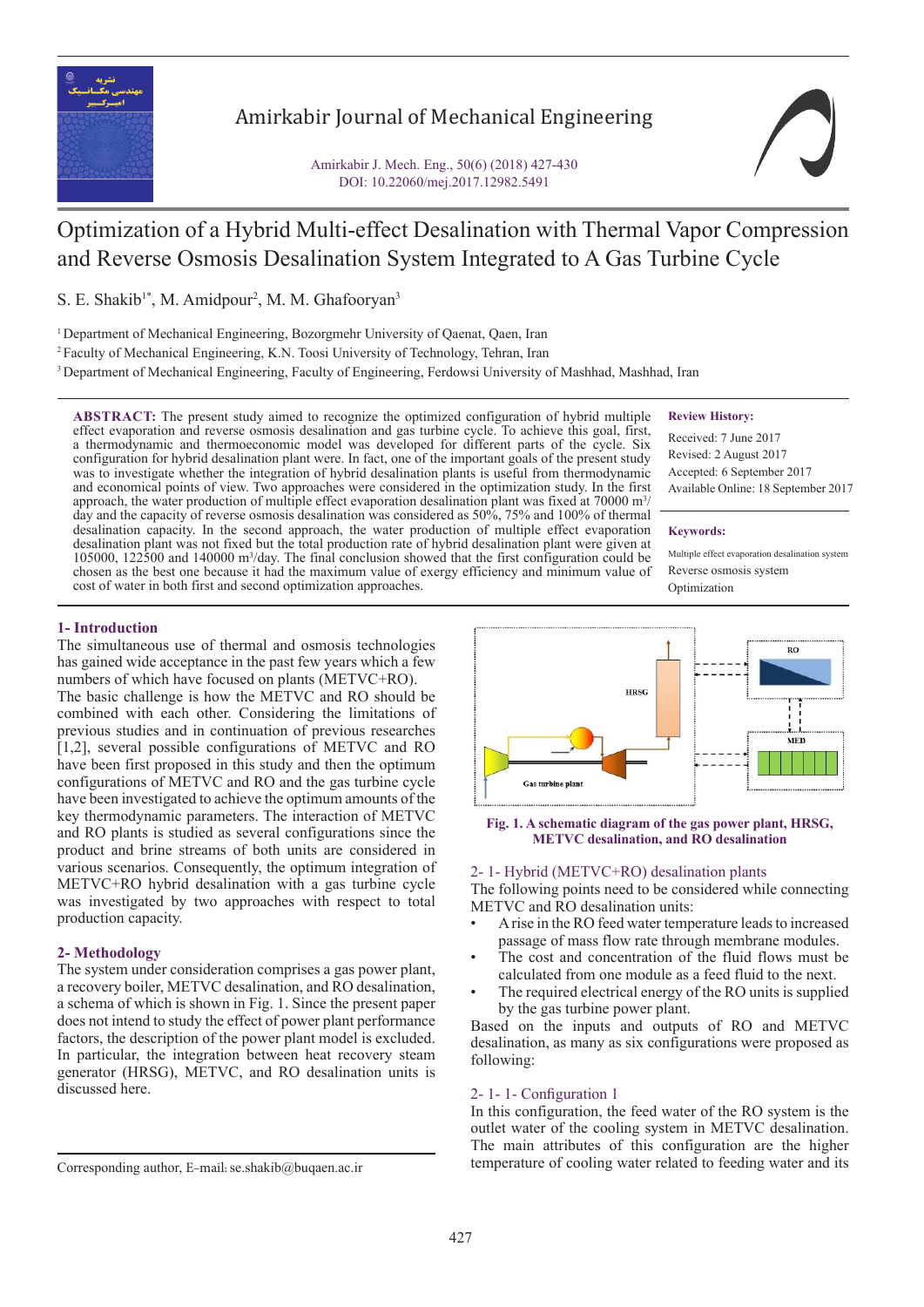similar concentration to that of seawater

#### 2- 1- 2- Configuration 2

The production temperature of METVC and Multiple Stage Desalination (MSF) units is significantly higher than feed water temperature. This high temperature of production causes many problems in water transfer. In RO units, all the processes occur at a constant temperature. There is a heat exchanger in which the RO feed water temperature increases as the METVC output temperature declines.

# 2- 1- 3- Configuration 3

The difference between this configuration and Configuration 2 lies in the inlet of the heat exchanger. There is a heat transfer between the RO unit feed water and the brine water of METVC.

#### 2- 1- 4- Configuration 4

The brine water of METVC is directly utilized as feed water of the RO unit in Configuration 4. A partial or full mixture of METVC brine water with sea water leads to the desired concentration of RO unit feed water. This higher concentration influences the economic aspects of the system.

#### 2- 1- 5- Configuration 5

Unlike the previous configurations, the brine water of the RO unit is mixed with seawater and utilized as feed water in the METVC system. The advantage of this configuration is that the METVC system is more efficient in the desalination of higher concentration brine water. In this configuration, the temperature of METVC feed water is similar to seawater temperature.

#### 2- 1- 6- Configuration 6

To identify the advantages of METVC+RO systems without using METVC and RO separately, these systems are separately investigated. In this configuration, there is no mechanical and thermal connection between METVC and RO units.

#### 2- 2- Objective functions

Performance ratio, cost of water and exergy efficiency of the combined system are the most important characteristics of under study system which selected as objective functions and must be maximized.

#### 2- 3- Optimization approaches

In this approach, the level of METVC product is constant at 70000m3 /day. The level of RO product is 50%, 75%, and 100% of the METVC product. Achieving a high level of production by the METVC unit is the main purpose of this approach.

The levels of the RO products are restricted, and they are 35000, 52500, and 70000 m3 /day. Hence, the total products of the two units are 105000, 122500, and 140000 m<sup>3</sup>/day, respectively.

In the second approach, the level of the METVC product is not constant, and the economic and thermodynamic aspects of the two units are investigated. The total levels of products are considered the limitation, and they are 105000, 122500, and 140000 m<sup>3</sup>/day.

# **3- Results and Discussion**

As it can be seen in Fig. 2, the product cost in the second approach has lower amounts. This is due to a decrease in METVC unit production and the increase in RO unit production that causes a decrease in the cost of the final product.



**Fig. 2. The comparison of obtained freshwater price in 1st and**  2nd optimization approach in the capacity of 105000 m<sup>3</sup>/day.

The comparison of product cost in optimum solution of two approaches shows that in configuration 2 the cost of fresh water has partly same for both approaches due to the main share of METVC unit in fresh water in both.

Figs. 3 and 4 show the pareto front of multi-objective optimization processes. For better presentation, all pareto fronts are presented in a unique graph. Since minimizing the cost of the product and maximizing exergy efficiency are the objective function of the optimization process, configuration 1 is the best at first approach as well as the second approach.



**Fig. 3. Pareto front of Multi-objective optimization in the first Approach**

On the other hand, after configuration 1, the Second configuration have the minimum cost of the product in both approaches, however, the value of exergy efficiency is the lowest value.